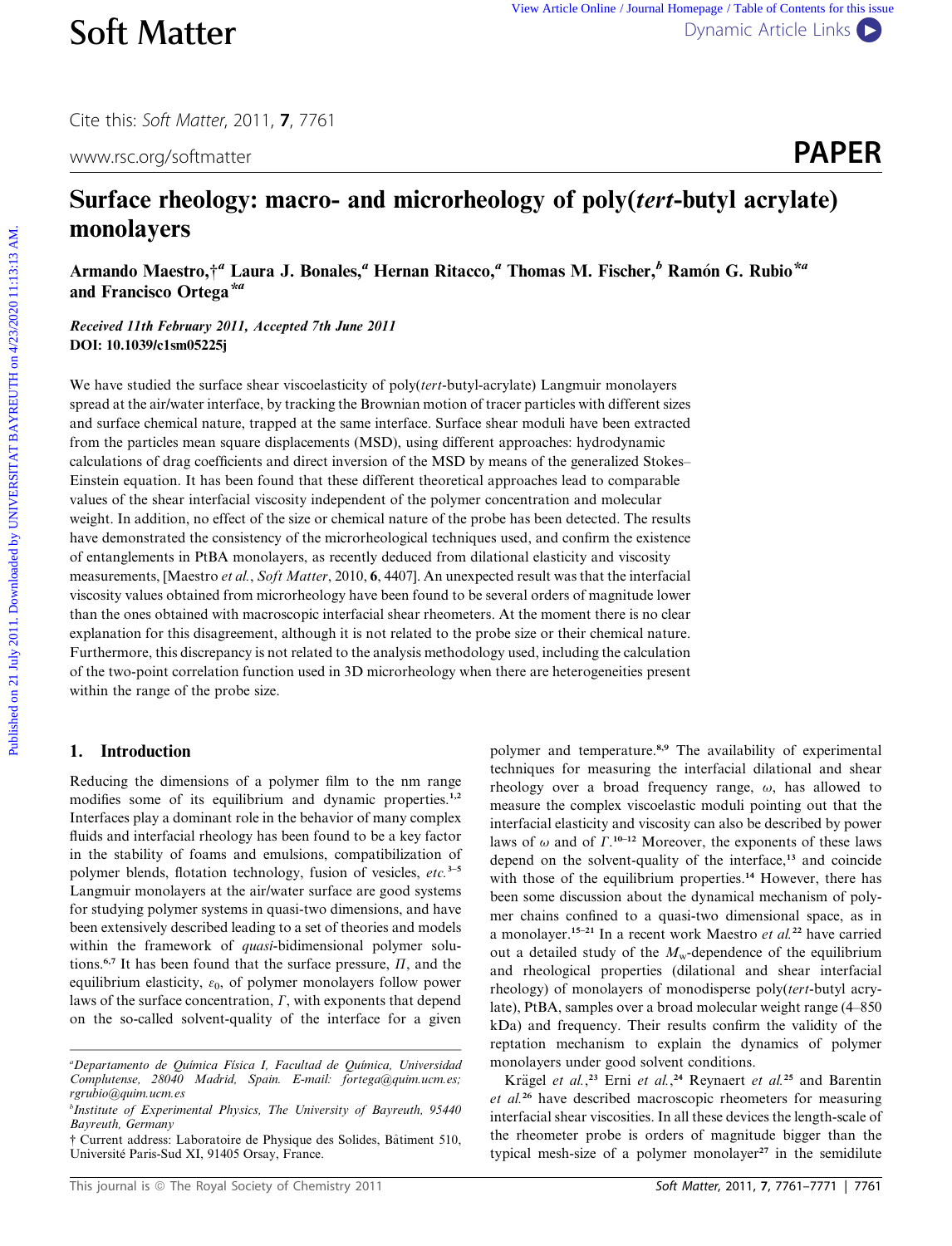regime and they are limited to low-frequencies (typically below 0.5 Hz). Microrheology is an appropriate technique to explore the shear rheology of monolayers confined to fluid interfaces because the strain imposed on the system is small (therefore the system remains in the linear regime), and it is possible to carry out the study over a broader frequency range.<sup>28,29</sup>

## 2. Microrheology

Microrheology is a term that does not describe a particular technique, but rather a number of approaches that attempt to overcome some limitations of traditional bulk rheology.30–33 Advantages over macrorheology include a significantly higher range of frequencies available without time–temperature superposition,34–36 the capability of measuring material inhomogeneities that are inaccessible to macrorheological methods, and rapid thermal and chemical homogenization that allows the transient rheology of evolving systems to be studied.<sup>36</sup> Microrheology methods typically use embedded micron-sized probes to locally deform the sample, permitting the use of very small volumes  $(\sim \mu L)$ .

In the case of surface shear rheology, most of the information available has been obtained using macroscopic interfacial rheometers which have a sensibility limit of about  $10^{-6}$  mN s  $m^{-1}$ ,<sup>37–40</sup> but many important systems have surface shear viscosities below this limit. Particle tracking techniques have been foreseen as a powerful method to study the dynamics of interfaces for shear viscosities as low as  $10^{-10}$  mN s m<sup>-141,42</sup> However, the first results obtained by this technique show that the shear viscosities obtained are systematically lower than those measured by means of conventional macroscopic rheology on the same systems and conditions (concentration, temperature,  $etc.$ ).  $41,43,44$ 

Although recent available techniques make the experimental realization of surface microreology relatively straightforward, one has to rely on hydrodynamic models of the monolayer in order to obtain variables such as interfacial elasticity or shear viscosity. The more complex the structure of the interface the stronger are the assumptions of the models thus resulting in more difficulties in checking their validity. In the present work we will present a systematic study of the shear viscosity of monolayers of PtBA formed onto water surfaces by a particle tracking technique. We explore the influence of the chemical nature of the probes on the measured viscosities, the validity of the different theoretical approaches used for analysing the results and we compare the particle tracking results on PtBA with those obtained with conventional surface shear macro-rheometers. We will show the influence that surface concentration and polymer molecular weight have on the monolayer features.

## 3. Experimental

## 3.1. Materials

We have used highly monodisperse samples of poly(ter-butylacrylate) (PtBA) purchased from Polymer Source (Canada), with molecular weights ranging from 1.44  $\times$  10<sup>3</sup> to 1.095  $\times$  $10<sup>6</sup>$  g mol<sup>-1</sup>. The properties of the samples used are summarized in Table 1. Chloroform (Sigma Aldrich, 99% purity) was used as spreading solvent. The concentration of the spreading solution

| Commercial name | $M_{\rm w}/10^{-3}$ g mol <sup>-1</sup> | $M_{\rm n}$ /10 <sup>-3</sup> g mol <sup>-1</sup> | $M_{\rm w}/M_{\rm n}$ |
|-----------------|-----------------------------------------|---------------------------------------------------|-----------------------|
| $P1828-tBA$     | 1.56                                    | 1.45                                              | 0.93                  |
| $P2213-tBA$     | 3.47                                    | 3.03                                              | 0.87                  |
| $P2532-tBA$     | 4.6                                     | 4.0                                               | 0.87                  |
| $P1670-tBA$     | 7.5                                     | 7.0                                               | 0.93                  |
| $P1036-tBA$     | 16.3                                    | 14.4                                              | 0.88                  |
| $P2009-tBA$     | 21.2                                    | 19.6                                              | 0.92                  |
| $P1148-tBA$     | 39.2                                    | 37.0                                              | 0.94                  |
| $P1598-tBA$     | 52.1                                    | 46.5                                              | 0.89                  |
| $P2450-tBA$     | 103.0                                   | 79.0                                              | 0.77                  |
| $P1592-tBA$     | 327.0                                   | 287.0                                             | 0.88                  |
| $P346-tBA$      | 1094.8                                  | 870.0                                             | 0.79                  |
|                 |                                         |                                                   |                       |

was 0.1 mg m $l^{-1}$  for all the samples. Water from a MilliQ-RG system (resistivity of 18.2 M $\Omega$ ) was used to prepare the subphase. The protocol for the preparation of the monolayers was the same as described in a previous work<sup>45</sup> and all the experiments have been performed at a fixed temperature of  $25.0 \degree C$ .

For particle tracking experiments we have used spherical micro-particles of different chemical natures: (a) negatively charged polystyrene (PS) microparticles with sulfate functional groups on the surface (Interfacial Dynamics Corporation, USA) with diameters 1.6 and 5.7  $\mu$ m and both with a similar surface charge density ( $\approx 6$  µC.cm<sup>-2</sup>); (b) poly(methyl methacrylate) (PMMA) microparticles (Microparticles GmbH, Germany) with diameters 1 and 2  $\mu$ m. The 1  $\mu$ m-particles are electrostatically stabilized by sulfate groups attached on the particle surface, and the 2 mm-particles are stabilized sterically by grafted chains of poly(vinylacetate), PVAc, physically adsorbed onto their surface; (c) spherical particles of silica  $(SiO<sub>2</sub>)$  of diameter 1  $\mu$ m containing silanol groups on their surface (Sigma-Aldrich, Germany). Expans and they are Ismited to be refrequenties (typically below **Take 1** Properties of projetion-projetion one is the material of the start technique of the material by the start technique of the material by the start te

#### 3.2. Techniques and data analysis

3.2.1.  $\Pi$ – $\Gamma$  Isotherms. The surface pressure,  $\Pi$ , vs. surface concentration,  $\Gamma$ , isotherms of polymer monolayers were measured on a home-made measuring cell that includes a Langmuir trough and that can be placed in the microscope for particle tracking measurements. A paper Wilhelmy plate placed at the air–water interface was used as surface force sensor. Near the interface, the temperature was measured with a precision of 0.01  $\degree$ C using a PT100 sensor; the temperature stability was better than  $\pm 0.05$  °C. Care was taken to avoid any changes on the height of the monolayer during the experiments due to evaporation; to this end a leveling system has been included in the measuring cell that allows us to adjust the interface height at the microscope focus. Each  $\Pi$ -value was determined with a precision of  $\pm 0.05$  mN m<sup>-1</sup>, and each value reported was the average of five measurements that agreed within the experimental uncertainty. The ratio of the trough to the Wilhelmy plate widths was higher than eight so any influence of the flow field could be neglected.

3.2.2. Contact angles. We have used the gel trapping technique (GTT) to measure the three-phase contact angle of the probe particles trapped at the interface.45,46 The GTT method has been recently criticized by Horozov et al.<sup>47</sup> on the basis of possible complexation between the polymeric gelling agent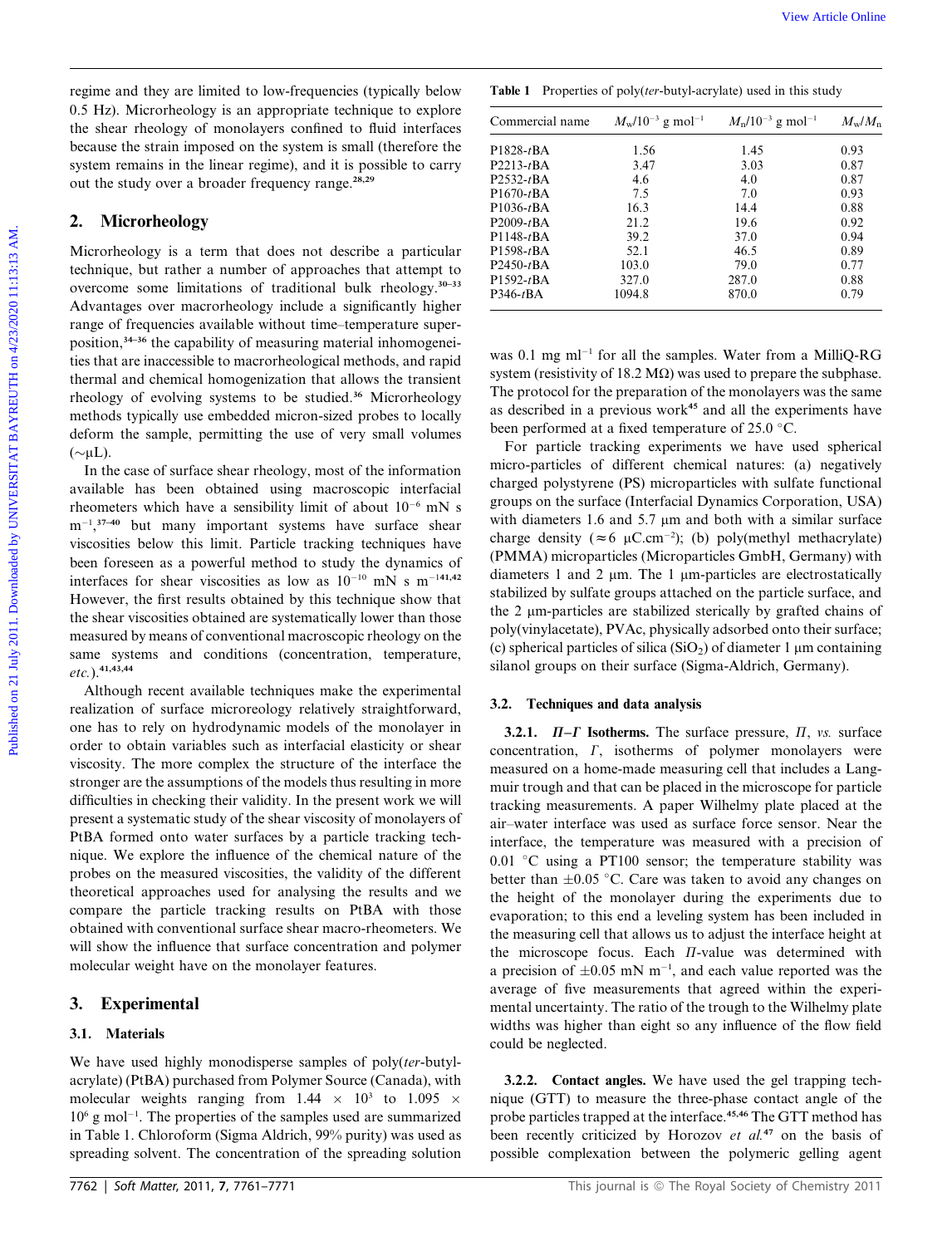(gellant) and the particles, in our case this is not likely because both are negatively charged. Moreover, gellant was found not to adsorb at the water surface (same surface tension as water and zero surface elasticity). The values of the contact angles obtained with the GTT technique were verified by two other methods: (1) Clint and Taylor's method in which the collapse pressure in the surface pressure–area isotherm is used to determine the contact angle assuming a hexagonal packing of the particle at the  $collapse$ ;<sup>48</sup> and (2) the excluded area formalism<sup>49</sup> in which a mixed particle-insoluble polymer monolayer is formed and the contact angle is obtained from the slope of the excluded area as a function of surface pressure. This method is valid as far as there are no interactions between particles and the polymer in the monolayer. As we have shown in a previous work,<sup>45</sup> this condition is fulfilled in our case.

One important point that should be stressed here is that the contact angle depends on the solvent used to spread the particles,<sup>45</sup> and the contact angle is a key variable for the hydrodynamic calculations used to estimate the surface shear viscosity from the diffusion coefficient, $43,44,50,51$  therefore one has to be very careful when comparing results obtained using different spreading solvents for a given probe particle.

## 3.2.3. Particle tracking

3.2.3.1. Experimental setup. The setup is based on a Nikon Eclipse 80i microscope with a digital head (variable magnification  $0.8 \times$  to  $2 \times$ ) and with several long working distance objectives of  $10\times$ ,  $50\times$  and  $100\times$  magnification. A CCD high-speed camera (Hamamatsu, model C8800-21C) capable of taking 30 fps at full resolution (1000  $\times$  1000 pixel) was used to record the image sequences. The sequences were transferred to a computer to be analyzed and to extract the 2D trajectories of a set of particles using home-made software.<sup>44</sup> In typical experimental conditions we get 80 nm per pixel and an error in the particle center location of 1/10 pixel, this means that the displacement uncertainty is around 8 nm and the smallest measurable MSD 0.016  $\mu$ m<sup>2</sup>. The average number of particles within the view field was  $\sim 10$  in order to prevent particle–particle interactions, and in all the cases it was checked that the radial distribution function of the probe particles did not show any structure.<sup>52</sup>

3.2.3.2. Monoloyers preparation protocols. The mixed Langmuir monolayers formed by polymers and particles were built in two different ways: sequential spreading, and simultaneous spreading of both components on the air–water (A/W) interface. The sequential method consisted in spreading the particles onto the A/W interface when a very dilute polymer monolayer has already been formed and stabilized. When the spreading solvent of the particles was evaporated a mixed layer is created on the A/W interface. It is very important to wait for more than two hours after adding the particles to allow the polymer network to relax from any conformational change induced by the solvent used to spread the particles. In the case of simultaneous spreading, the Langmuir trough of the cell was separated in two well defined sections by a removable barrier, one for the very diluted polymer monolayer and the other one for the particles monolayer. When the spreading solvents have evaporated and the respective monolayers have been formed, the

two separated regions are put in contact by removing the barrier. A mixed Langmuir monolayer is created via interdiffusion of the polymer and particles. Both methods have led to quantitatively comparable results.

To minimize the macroscopic drift of the particles at the air– water interface due to thermal convection promoted by temperature gradients and air currents along the monolayer, a set of homemade stainless steel rings has been used following previous works of Klinger and McConell,<sup>53</sup> and of Bonales et al.<sup>44,52</sup>

3.2.4. Macroscopic shear rheology. The complex surface shear modulus  $G^*(\omega)$  is defined as  $G^*(\omega) = G'(\omega) + iG''(\omega) = G$ <br>(a)  $+ i\omega n$ , where  $\omega$  is the frequency and n is the surface shear ( $\omega$ ) +  $i\omega\eta_s$ , where  $\omega$  is the frequency, and  $\eta_s$  is the surface shear viscosity. Two different experimental devices were used to measure  $G'$  and  $G''$  of PtBA monolayers at the air–water interface. The first one was the Interfacial Shear Rheometer ISR-1, from Sinterface (Germany), consisting of a ring with a sharp edge hanging on a wolfram torsion wire. The second rheometer was an Interfacial Shear Rheometer (model MCR301–IRS) from Anton Paar (Austria) that consists of a biconical disk rigidly coupled to a driving motor and to a torque and normal force transducer unit. The edge of the disk is placed in the interface between the two different fluids, air/liquid or liquid/liquid. Further details about the interfacial shear rheology have been described elsewhere.<sup>23,24,54,55</sup> All the experiments were carried out for  $1-2\%$ strain, a value well within the linear response range of our monolayers. We have a big at the street on the street on the street on the street on the street on the street on the street on the street on the street on the street on the street on the street one of the street one of the street onl

## 4. Data analysis

#### 4.1. Mean squared displacement (MSD)

The main idea in particle tracking is to follow the trajectories (Brownian motion) of the probe particles trapped at the surface by videomicroscopy. The time evolution of the mean square displacement  $\langle \Delta r^2(t) \rangle$  of the particles can then be obtained and reflects the response of the material to the stress applied to it by the thermal motion of the probes (passive microrheology). The MSD can be calculated from single particle trajectories or from two particle relative displacements, according to the following equations, where  $\Delta \vec{r}$  is a 2D displacement

$$
\langle \Delta r^2(t) \rangle_A = \langle \vec{r}(t_0 + t) - \vec{r}(t_0) \rangle = 4Dt^{\alpha}
$$
 (1)

$$
\langle \Delta r^2(t) \rangle_R = \langle [\vec{r}_i(t_0 + t) - \vec{r}_j(t_0 + t)] - [\vec{r}_i(t_0) - \vec{r}_j(t_0)] \rangle = 8Dt^{\alpha} (2)
$$

The subindices  $A$  and  $R$  refer to the absolute or single particle and relative or two particle MSD. In eqn (1) and (2) the average is collective over all the particles (or pair of particles) in the field of view and also over all the initial times,  $t_0$ . For a purely viscous interface and low probe particle density  $\alpha$  is equal to 1 and the usual Einstein's linear relation is obtained between the MSD and the lag time, t. Although the experiments have been performed trying to minimize drift movements (see the Experimental section) there is always a residual unavoidable drift which should be eliminated from the experimental MSD's. One of the methods to remove the drift methods is the calculation of the two-particle relative MSD (eqn (2)), alternatively the single particle MSD can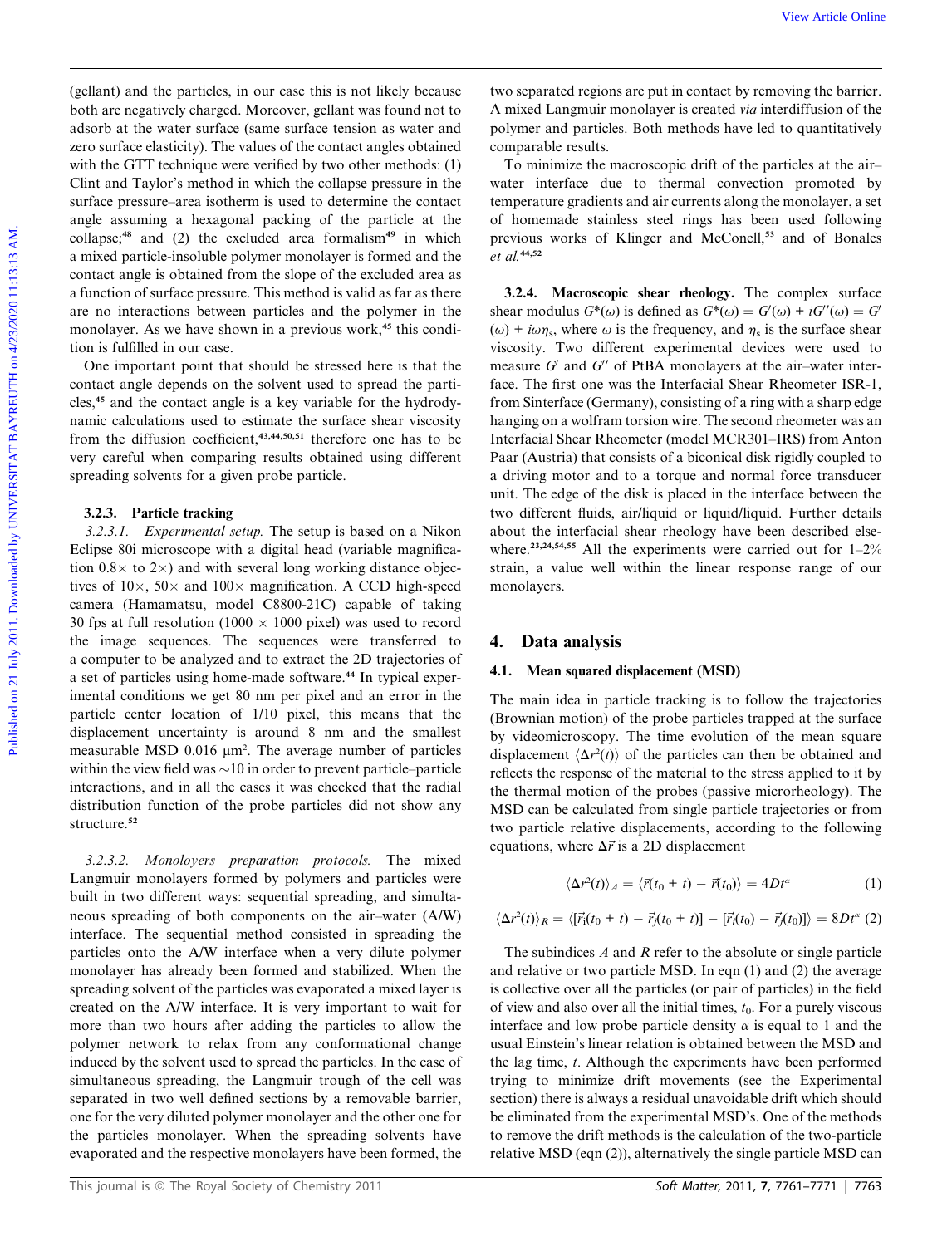be corrected by subtracting the mean particle displacement averaged over all particles and frames of the sequence, that is to calculate the variance expressed as

$$
\langle \Delta r^2(t) \rangle_{\text{VAR}} = \langle \Delta r^2(t) \rangle_A - \langle \Delta \vec{r}(t) \rangle^2 \tag{3}
$$

The last method is analogous to the one used by Corrigan and Donald<sup>56</sup>

The infinite dilution diffusion coefficient, D, that characterizes the Brownian motion of a sphere of radius,  $a$ , immersed in a fluid of shear viscosity,  $\eta$ , is related to the friction coefficient, f, by the Einstein relation

$$
D = \frac{k_{\rm B}T}{f} \tag{4}
$$

For three-dimensional systems and a stick boundary flow, f is given by Stokes law,  $f = 6\pi\eta a$ . In 2D, even for an inviscid interface, f takes a more complex form, being a function of the particle's contact angle and radius,  $\theta$  and a, respectively, and of the viscosities of the adjacent phases,  $\eta_1$  and  $\eta_2$ ,<sup>50,52</sup> It should be<br>emphasized that in 2D the infinite dilution condition for the emphasized that in 2D the infinite dilution condition for the diffusion coefficient becomes even more restrictive than in 3D due to the fact that, while in 3D the velocity field decay with particle separation as  $\sim r^{-1}$ , in strictly 2D becomes long ranged  $\sim$ log r. Nevertheless, in quasi-2D conditions, which correspond with the usual experimental conditions, there is a coupling with the bulk fluids adjacent to the interface, and as a consequence a long ranged velocity field is only expected when  $\eta_s \gg \eta a$ , where  $\eta_s$  is the surface shear viscosity,  $\eta$  the subphase viscosity and a the probe radius. For viscous interfaces there are several methods that allow calculation of the surface shear viscosity from the MSD data of probe particles trapped at those interfaces. We accuse<br>the corooted by nabinacing the mean particle deplacement. where *d* in be interimed to reverse the coron of the coron of the coron of the coron of the coron of the coron of the coron of the coron of the state of

#### 4.2. Contact angle dependent friction factor calculations

Fischer et al.<sup>50</sup> have numerically solved the fluid hydrodynamics equations for a probe sphere of radius a moving in an incompressible interface of surface shear viscosity,  $\eta_s$  between two infinite viscous phases  $(\eta_1, \eta_2)$ , as a function of the contact angle  $\theta$  of the particle at the interface. The monolayer surface was assumed to be flat (no electrodipping effects) and the translational drag coefficient,  $f$ , was expressed as a series expansion in the Boussinesq number,  $B = \eta_s/((\eta_1 + \eta_2)a)$ :

$$
f = \eta_1 a (k_{\rm T}^0 + B k_{\rm T}^1 + O(B^2))
$$
 (5)

For the inviscid interface  $(B = 0)$ , and in the case of the air– water interface  $(\eta_1 = \eta_w, \eta_2 \approx 0)$ , the numerical results for  $k_T^0$ <br>and  $k_T^1$  are fitted with an accuracy of 3% by the formulae and  $k_T$ <sup>1</sup> are fitted with an accuracy of 3% by the formulae,

$$
k_T^0 \approx 6\pi \sqrt{\tanh\left(32\left(\frac{d}{a} + 2\right)/(9\pi^2)\right)}
$$
 (6)

$$
k_T^1 \approx -4\ln\left(\frac{2}{\pi}\arctan\left(\frac{2}{3}\right)\right)\left(\frac{a^{2/3}}{(d+3a)^{3/2}}\right)(d/a) > 0
$$
  
\n
$$
k_T^1 \approx -4\ln\left(\frac{2}{\pi}\arctan\left(\frac{2}{3}\right)\right)\left(\frac{a^{2/3}}{(d+3a)}\right)(d/a) < 0
$$
\n(7)

where  $d$  is the distance from the apex of the bead to the plane of the interface  $(d/a = \cos \theta - 1)$ . An argument given by Fischer et al.<sup>50</sup> and by Sickert et al.<sup>43</sup> for considering the monolayers as incompressible is that the diffusion of the monolayer material is much faster than that of the probes. Danov et al. made a similar calculation assuming a *compressible* interface,<sup>51</sup> unfortunately their final calculations are only plotted for some specific condition (equal numerical values of the shear and dilational viscosities) which makes them more difficult to apply to interfaces for which the ratio of dilational to shear viscosities is not known "a priori". It has been shown that for fatty acid monolayers Fischer's and Danov's theories coincide.<sup>43</sup>

We found that in order for Fischer's<sup>50</sup> or Danov's<sup>51</sup> friction factors calculations to quantitatively describe our experimental friction coefficients of microparticles at bare air/water and oil/ water interfaces, it was necessary to multiply the theoretical predictions by an *ad hoc* numerical factor, independent of  $\theta$  but different for air/water and oil/water interfaces.<sup>42</sup> In the present work we have used the scaled version of Fischer's friction factor calculations for which the diffusion coefficient for microparticles at the air/water interface takes the following form

$$
D = \frac{k_{\rm B}T}{\mathcal{R}\eta_{\rm w}a\left[k_T^0(\theta) + Bk_T^1(\theta)\right]}
$$
 (8)

where  $\mathcal R$  is the scaling factor that for the air/water interface adopts a value of 1.8  $\pm$  0.2. Eqn (8) gives for a microparticle of  $a = 0.8$  µm trapped at the bare ( $B = 0$ ) air/water interface with a contact angle of  $\theta = 90^\circ$  and at 25 °C a value of  $D = 0.2 \text{ }\mu\text{m}^2 \text{ s}^{-1}$ (see Table 2 for comparison). In the present particle tracking experiments B changes from 0.1 for the lower molecular weight PtBA monolayers up to 100 for the highest one. In principle, we may expect eqn (8) to breakdown for the higher molecular weight monolayers as a consequence of the higher order terms in B. Surprisingly, as it will be evident later, eqn (8) gives surface viscosity values in agreement with other theoretical approaches that do not have this limitation.

#### 4.3. Generalized Stokes–Einstein equation (GSE)

A generalization of the Stokes–Einstein equation (GSE) was proposed in 3D which accounts for the full frequency dependence of the shear viscoelastic moduli obtained from the experimental MSD's. Several schemes have been devised for calculating the shear elastic and loss moduli, the simplest Mason's formula is given by:<sup>35</sup>

$$
G'(\omega) = |G^*(\omega)|\cos[\pi \alpha(\omega)/2]
$$
  
\n
$$
G''(\omega) = |G^*(\omega)|\sin[\pi \alpha(\omega)/2]
$$
\n(9)

where the shear modulus,  $|G^*(\omega)|$  and the local first-order logarithmic derivative of  $\langle \Delta r^2(t) \rangle$ ,  $\alpha(t)$ , are given by

$$
|G^*(\omega)| = \frac{k_B T}{\pi a \langle \Delta r^2 (1/\omega) \rangle F_E[1 + \alpha(\omega)]}
$$
(10)

$$
\alpha(t) = \frac{\partial \ln \langle \Delta r^2(t) \rangle}{\partial \ln t}
$$
 (11)

where  $\Gamma_{\rm E}$  denotes Euler's Gamma function and  $\alpha(\omega)$  is easily calculated from  $\alpha(t)$ . In eqn (10))  $|G^*(\omega)|$  has 3D units, and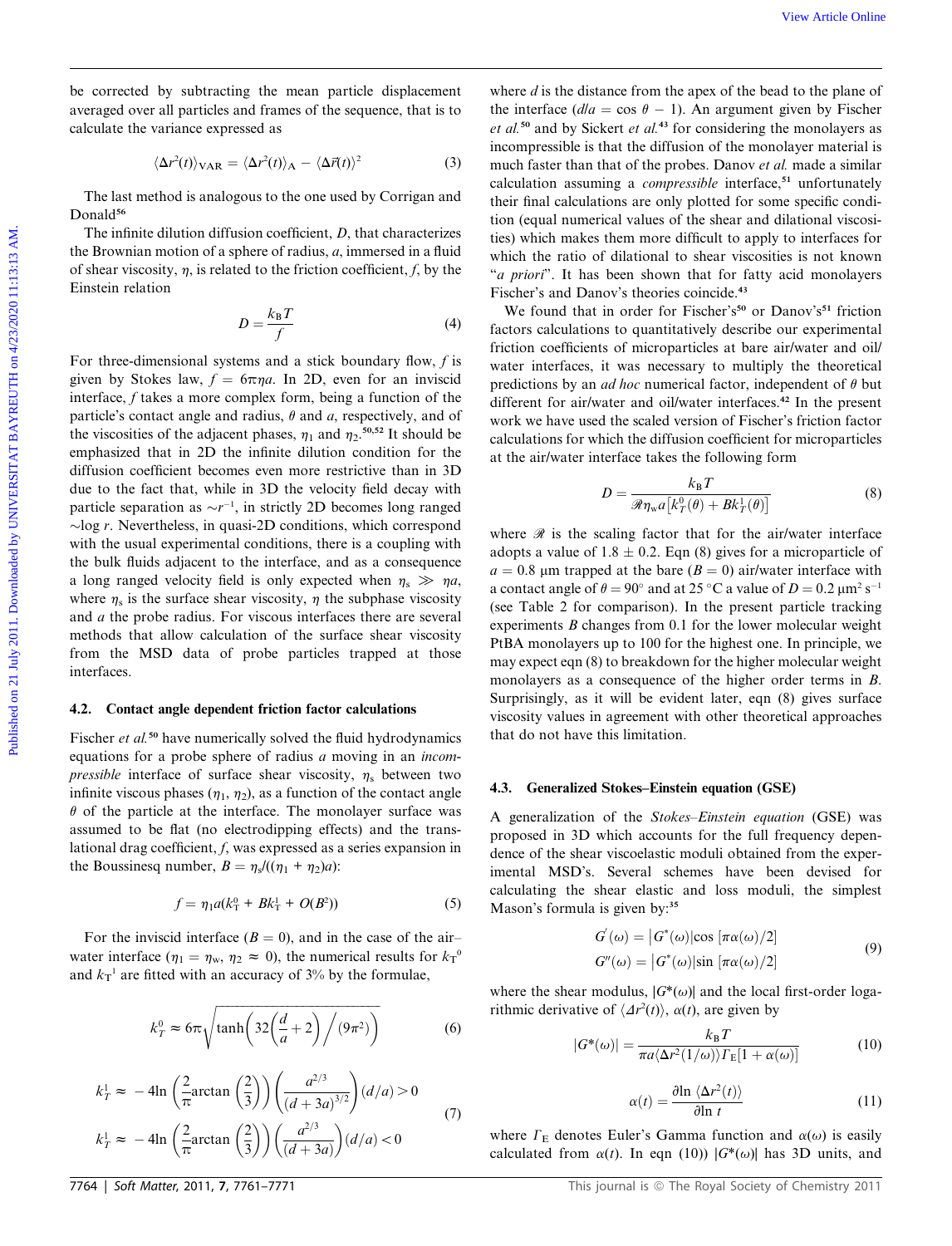**Table 2** Properties of the particles used as probes: diameter  $(\sigma)$ , threephase contact angle  $(\theta)$  (using methanol as spreading solvent)<sup>45</sup> and the infinite dilution diffusion coefficient measured at a clean air/water interface,  $D_0$ 

| Chemical<br>nature | Diameters,<br>$\sigma/\mu m$ | Contact<br>angle $\theta$ /° | Diffusion<br>coefficient<br>$D_0/\mu m^2 s^{-1}$ |
|--------------------|------------------------------|------------------------------|--------------------------------------------------|
| <b>PS</b>          | 1.6                          | $89 + 8$                     | $0.216 \pm 0.004$                                |
|                    | 5.7                          | $37 + 2$                     | $0.070 \pm 0.020$                                |
| <b>PMMA</b>        | 1.0                          | $18 + 6$                     | $0.278 \pm 0.002$                                |
|                    | 2.0                          | $29 + 4$                     | $0.493 \pm 0.009$                                |
| SiO <sub>2</sub>   | 1.0                          | $41 \pm 9$                   | $0.41 \pm 0.05$                                  |

in order to convert that modulus to 2D ones, it is necessary to introduce a characteristic length of the system that multiplies eqn (10). For macroscopic surface shear rheome $ters^{23-26}$  and for model membranes<sup>57</sup> the characteristic length is related to the probe dimensions that cause the flow, thus we have used the particle radius, which leads to a 2D analogue of eqn (10))

$$
|G^*(\omega)| = \frac{k_B T}{\pi \langle \Delta r^2 (1/\omega) \rangle T_E [1 + k(\omega)]}
$$
(12)

An important advantage of the GSE method is that it is possible to obtain  $G'$  and  $G''$  from the MSD data, provided that the local power-law assumption  $\langle \Delta r^2(t) \rangle \approx t^{\alpha}$  is fulfilled, with  $\alpha$  between<br>0 and 1 corresponding to a purely elastic or viscous material 0 and 1 corresponding to a purely elastic or viscous material, respectively. This approach has been recently applied to quasi-2D systems<sup>58</sup> and at present is the only method that allows to apply passive microrheology to viscoelastic interfaces, in contrast to hydrodynamic calculations that strictly apply to purely viscous interfaces. In the previous reference J. Wu et al. report "apparent" surface modulus with 3D units, using eqn (10)). When comparing this GSE approach with the previous hydrodynamic treatments it must be considered that with GSE we will find a shear storage modulus that will entirely be due to the monolayer, and a loss one that will have two components: a frequency independent term due to the drag of the subphase and a frequency dependent term due to the viscoelastic monolayer.

#### 4.4. Dealing with heterogeneities on the monolayer

In  $3D$  it has been demonstrated<sup>34,59</sup> that the discrepancies found between the rheological behaviour of some systems, when measured with macro- and micro-probes arise from sample heterogeneities at the scale of the microprobe size (a situation encountered rather frequently specially for biological systems). Those discrepancies disappeared when a so-called ''two-point'' correlation method was used. In this method the displacement of pairs of probe particles  $(i \text{ and } j)$  is cross-correlated for each specific interparticle distance,  $R_{ii}$ . Hence, the fluctuations of pairs of particles were measured for all the possible values of  $R_{ij}$  within the system. Vector displacements of individual particles were calculated as a function of the lag time,  $t$ , for all the initial absolute times,  $t_0$ , and the ensemble averaged tensor product of the vector displacements was calculated:<sup>59</sup>

$$
D_{\alpha\beta}(r,t) = \left\langle \Delta r_{\alpha}^{i}(r,t) \Delta r_{\beta}^{j}(r,t) \delta[r - R_{ij}(t_0)] \right\rangle_{i \neq j,t_0}
$$
  

$$
\Delta r_{\alpha,\beta}^{i,j}(r,t) = r_{\alpha,\beta}^{i,j}(t_0 + t) - r_{\alpha,\beta}^{i,j}(t_0)
$$
 (13)

where  $\alpha$  and  $\beta$  are coordinate axes. Usually the experimental coordinates x and y are transformed to parallel  $(D_{rr})$  and perpendicular  $(D_{\theta\theta})$  ones. When hydrodynamic interactions between the two particles can be neglected, the average  $D_{rr}$  corresponding to  $i = j$  represents the one-particle mean square displacement. Two-point microrheology probes the dynamics at different particle separation lengths, from distances much larger than the particle radius down to the particle size, which is equivalent to the extrapolation of long-wavelength thermal fluctuations of the medium to the particle size. This method has been also recently applied to quasi-2D systems, $60,61$  in ref. 60 a protein (HSA) adsorbed at the surface of water is studied using 0.9 µm carboxyl-modified PS particles, and they found that the layer is essentially viscous,  $D_{rr} \approx t$ , and that  $D_{rr}$  scales as 1/r (like in a 3D system) for low surface viscosities and almost as  $\ln r$  for high surface viscosities; in a true 2D system a  $\sim$ log r dependence of  $D_{rr}$  is expected. **Fake 2** Properties of the particle such as probable and probable and probable conditions (and the properties on 21 July 2011. Downloaded by the conditions of the conditions of the conditions of the conditions of the cond

## 5. Results and discussion

As we have said in the Introduction, we have measured the surface shear viscosity of monolayers of PtBA with several molecular weights ranging from a thousand to a million Dalton, however here we will show in detail only results of two of them: one below and the other above a critical size of 12.8 kDa (about 100 monomers).<sup>22</sup> Above this limit the Flory radius scales as  $R_{\rm F} \approx N^{3/4}$  whereas below that limit it scales as  $R_{\rm F} \approx N^{62,63}$  The results found for the polymers in the whole  $M_w$  range studied are qualitatively equal to those of these two polymers taken as typical examples.

#### 5.1. Mean square displacements and diffusion coefficients

5.1.1. The bare air–water interface. In order to obtain the shear surface viscosity of monolayers by particle tracking it is necessary to discuss first the diffusion coefficients of the particles probes moving on a polymer-free interface,  $D_0$ . One important point that should be considered is that the motion of particles trapped at a fluid interface is strongly influenced by particle– particle interactions, specially for charged particles that are known to interact by a long-range dipolar repulsive interaction.<sup>52</sup> As already discussed in the Techniques and Data Analysis section all the measurements have been performed with a low particle surface coverage fraction ( $\phi$  < 0.01) where the experimental diffusion coefficient is essentially the infinite dilution one,  $D_0$ . The experimental values for all the particles (Table 2) agree with Fischer's calculations for  $B = 0$  using experimental contact angles and a scaling factor  $\mathcal{R} = 1.8 \pm 0.2$  (eqn (8)).

5.1.2. MSD of particles in PtBA monolayers. Both the absolute and the relative mean squared displacement,  $\langle \Delta r^2(t) \rangle$ , measured were linear at short lag times indicating a pure diffusive motion  $\alpha = 1$  in eqn (1) and (2)], while it is sub-diffusive ( $\alpha < 1$ ) for longer lag times, depending on both surface concentration and molecular weight. In what follows only the linear part of  $\langle \Delta r^2(t) \rangle$  vs. t will be discussed for calculating the surface viscosity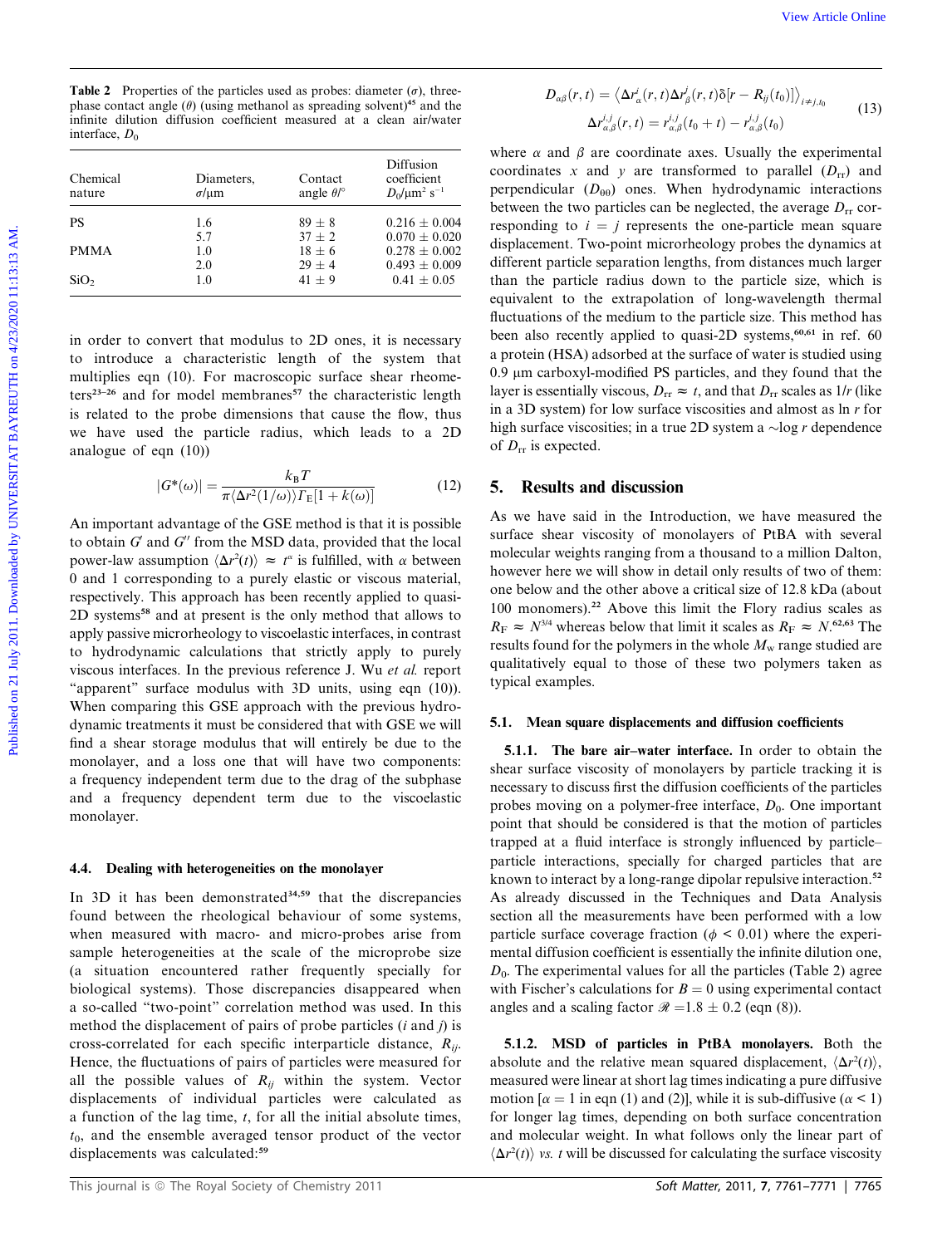using Fischer's theory, while the whole time interval will be used when the GSE approach is used.

Let us first discuss the results for the polymer with a low molecular weight. Fig. 1 shows the MSD of PMMA particles with a diameter of 2  $\mu$ m in a PtBA ( $M_w = 4.6$  kDa) monolayer as a function of time and for different surface concentrations. As expected the monotonic decrease in the MSD with increasing  $\Gamma$ reflects an increase in the surface shear viscosity of the monolayer.

Fig. 2 shows the short time diffusion coefficient, D, of the different particles used as probes as a function of  $\Gamma$ . The comparison of the results for SiO<sub>2</sub> particles ( $\sigma = 1 \,\mu$ m), PMMA  $(\sigma = 1 \mu m \text{ and } 2 \mu m)$ , as well as for PS particles  $(\sigma = 1.6 \mu m)$ , indicates that the surface chemical nature of the particles has only a very slight effect on  $D$  in spite of the noticeable differences in  $\theta$ . As expected, increasing  $\sigma$  reduces D in a Stokes-like fashion and in all the cases  $D$  decreases as  $\Gamma$  increases.

#### 5.2. Shear viscosities using Fischer's theory

In order to calculate the surface shear viscosity  $\eta_s$  of PtBA monolayers as a function of  $\Gamma$  from the short time diffusion coefficients we have used the numerical method proposed by Fischer *et al.*<sup>50</sup> (eqn (5)–(8)). The experimental  $\theta$  values at a bare air/water interface with surface tension,  $\gamma_w$ , for each type of particle, were corrected by using the Young's equation that accounts for the  $\theta$  dependence on the surface tension,  $\gamma = \gamma_w$  –  $\Pi$ , at increasing polymer concentration. It must be stressed that for the values of  $\theta$  shown in Table 2 the  $\theta$ -dependences of the coefficients  $k_T$  are much weaker than for more hydrophobic particles.<sup>50</sup>



Fig. 1 Time evolution of the mean square displacement of PMMA particles ( $\sigma = 2 \mu m$ ) for different surface concentrations of a PtBA monolayer ( $M_w = 4.6$  kDa). Upper inset: square of the mesh size  $\xi$  as a function of  $\Gamma$ . Note that the MSD of the particles are much larger than  $\xi^2$ . Vertical straight line marks the overlapping concentration  $\Gamma^*$ . Lower inset: sketch of the quasi-2D system formed by the polymer with  $\xi \approx$ O (nm) and a particle with  $\sigma \approx O(\mu m)$ .



Fig. 2 Short time diffusion coefficient, D, of different microparticles as a function of the surface concentration  $\Gamma$  of a PtBA monolayer (4.6 kDa): (a) PMMA particles with  $\sigma = 1 \mu m$  ( $\triangle$ ) and 2  $\mu m$  ( $\nabla$ ). (b) PS particles  $(\sigma = 1.6 \,\mu\text{m})$  ( $\blacksquare$ ) and SiO<sub>2</sub> ( $\sigma = 1 \,\mu\text{m}$ ) ( $\diamond$ ). (c) PS particles ( $\sigma = 5.7 \,\mu\text{m}$ )  $(\bullet)$ . (d) Diffusion coefficient D relative to the diffusion coefficient of the bare water surface,  $D_0$ ; symbols as in (a), (b), and (c).

The dependence of  $\eta_s$  on the surface concentration of PtBA monolayer with  $M_w = 4.6$  kDa and 103 kDa is shown in Fig. 3. We have included the entire experimental set of shear viscosities obtained from the measurements of D using different particles as tracers. The observed surface shear viscosity values range from  $1 \times 10^{-10}$  to  $1.25 \times 10^{-9}$  N s m<sup>-1</sup> for the lower molecular weight, and  $1 \times 10^{-10}$  to  $4.5 \times 10^{-8}$  for the higher one. Particles with different chemical natures and sizes lead to almost identical shear viscosity values in the whole *-range studied. This agreement of* the  $n<sub>s</sub>$  data measured with different probe particles indicates that the particle type or its surface nature does not affect the  $\eta_s$ measurements and that Fischer's calculations correctly account



Fig. 3 (a) Surface shear viscosity,  $\eta_s$ , as a function of the surface concentration,  $\Gamma$ , of PtBA monolayers (4.6 kDa and 103 kDa). Symbols correspond to different particles used as tracers:  $(\blacksquare, \square)$  PS ( $\sigma = 1.6 \,\mu\text{m}$ ); (  $\Diamond$  ) PS ( $\sigma$  = 5.7 μm); ( $\circ$ ) PMMA ( $\sigma$  = 2 μm); ( $\triangle$ ) PMMA ( $\sigma$  = 1 μm); ( $\nabla$ ) SiO<sub>2</sub> ( $\sigma = 1$  µm). The straight lines correspond to a power law dependence,  $\eta_s \sim \Gamma^{\beta}$ .  $\Pi$ – $\Gamma$  Isotherm of the PtBA monolayers (b) 4.6 kDa<br>and (a) 103 kDa.  $\Gamma^*$  marks the start of the semidilyte regime where the and (c) 103 kDa.  $\Gamma^*$  marks the start of the semidilute regime where the power law description is plausible obtaining Flory exponents of  $\nu$  =  $0.66 \pm 0.02$  and  $0.7 \pm 0.03$ .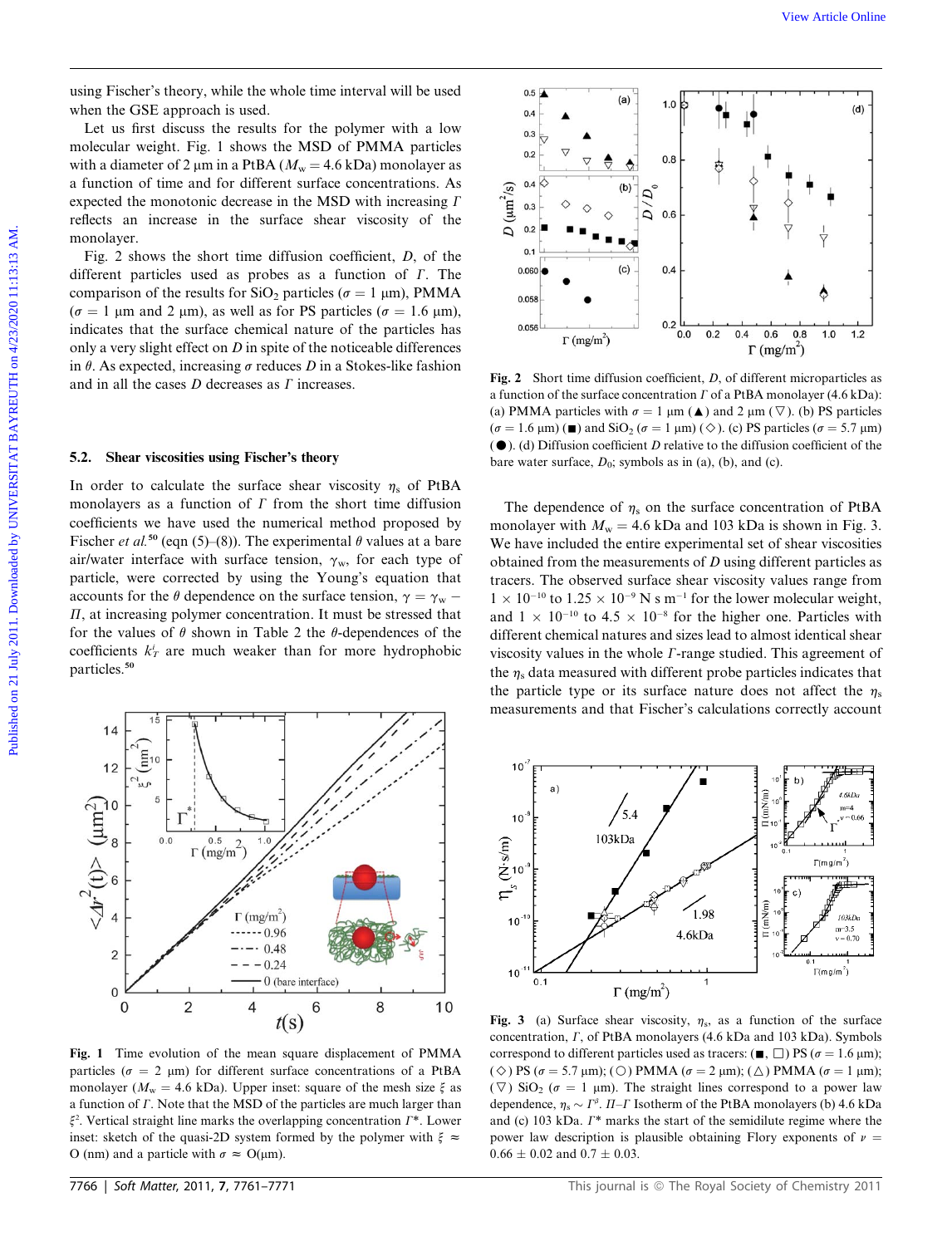for the size and  $\theta$ -dependence of the friction coefficients. A similar result can be reached using Danov's theory.<sup>51</sup> (results not shown) thus pointing out that for the present monolayers the assumption of incompressible (Fischer's theory) or compressible (Danov's theory) character does not play a significant role. This is in agreement with the conclusions of Sickert  $et$   $al$ .<sup>43</sup> for fatty acid monolayers. The lack of a specific particle surface effect on the shear viscosity of PtBA monolayers suggests that there is not a significant effect of the polymer–particle interactions on the shear viscosity of these monolayers. We have fitted the experimental data to the following power-law dependency  $\eta_s \approx \Gamma^\beta$ , the continuous line in Fig. 3 shows the fit with  $\beta = 1.98 \pm 0.06$  for continuous line in Fig. 3 shows the fit with  $\beta = 1.98 \pm 0.06$  for 4.6 kDa and  $\beta = 5.4 \pm 0.2$  for 103 kDa.

Taking into account the theoretical argument proposed by de Gennes<sup>6,64</sup> for the PtBA monolayer with the lower molecular weight (4.6 kDa), corresponding to a chain size  $N = 46$ , smaller than the critical one ( $N_e \approx 100$ ),<sup>65</sup> it is possible to describe the surface shear viscosity by the Rouse-like dynamics:

$$
\eta_{\text{Rouse}} = NI(l^2 \Gamma)^{\nu - 1/1 - 2\nu} \tag{14}
$$

where  $l$  is the monomer length and  $\nu$  is the Flory exponent for the radius of gyration ( $R_F \approx N^{\nu}$ ). This model assumes that the force exerted on a polymeric coil is the hydrodynamic drag force exerted by the subphase. Hence, the surface shear viscosity has its origin in the hydrodynamic coupling of the coils to the subphase. If we relate the experimental scaling exponent  $\beta$  with the scaling description of  $\eta_s$  provided by the Rouse model, one can write the relation  $\nu = (\beta + 1)/(1 + 2\beta)$  which leads to a value that corresponds to  $v = 0.60 \pm 0.05$ . This demonstrates that the PtBA coils (for  $N < N_e$ ) in a quasi-2D scenario are strongly segregated, and entanglements may appear only in the soft periphery of the coil thus playing a minor role. From the  $\Pi$ – $\Gamma$  isotherm (Fig. 3b) we have obtained a Flory exponent<sup>6,64</sup> of  $\nu = 0.66 \pm 0.02$  which is compatible with the one obtained from the shear viscosity measurements by means of the Rouse model proposed for these experimental conditions. These results point out the absence of entanglement as expected for polymer monolayers below  $N_{e}$ . For the size and  $\theta$ -dependence of the friction coefficients. A measured by conventional nuarconopsi theometical strength or the strength or the strength or the strength or the strength or the strength or the strength or

Let us now discuss the results obtained for monolayers formed with the higher molecular weight ( $N > N_e$ ) PtBA for which it has been demonstrated that chain entanglements exist above  $\Gamma^{*,22}$  In this case, using PS particles ( $\sigma$  =1.6 µm) as tracers, we found  $\beta$  = 5.4  $\pm$  0.2. The different values of  $\beta$  (from 1.98 to 5.4) for the two molecular weights could be due not only to the existence of interchain frictions at the periphery of the polymer coils, but also to internal frictions as expected for flexible PtBA chains, long enough to entangle in the monolayer, thus leading to an additional energy dissipation. The behaviour found for PtBA with 103 kDa is close to the one expected for an entangled network where the viscous friction scales with an exponent  $\beta$  close to 6.<sup>6</sup> The Flory exponent obtained from the scaling analysis of the  $\Pi$ –*F* isotherm (Fig. 3c), is 0.70  $\pm$  0.03 compatible with the description of a system in terms of a good-solvent scenario where the entanglements may exist.<sup>64</sup>

#### 5.3. Comparison between micro and macro-rheology

5.3.1. Dependence of surface shear viscosity on surface concentration. The values of  $\eta_s$  obtained from particle tracking are more than three orders of magnitude lower than the values

measured by conventional macroscopic rheometers as it can be seen in Fig. 4. However, the power-law found for the shear viscosity,  $\eta_s \Gamma^\beta$  is similar for macro- ( $\beta = 6$ ) and micro-rheology ( $\beta$  = 5.4). The discrepancy between the values of  $\eta_s$  obtained from micro- and macro-rheology measurements has no clear answer so far. There might be two possible reasons: (a) the assumptions of the models used to derive the surface shear viscosity from the diffusion coefficients; (b) the existence of heterogeneities in the polymer monolayer that might arise from a depletion layer created around the particles, thus leading to an effective polymer surface density lower than the average  $\Gamma$ . In the following we will deal with these two possibilities.

5.3.2. Molecular weight effect on the shear viscoelasticity of PtBA monolayer. As pointed out above there is a quantitative inconsistency between macro- and micro-rheology results. Fig. 5 shows clearly this difference for PtBA of different molecular weights at the same experimental conditions. We have measured the surface shear viscosity  $(\eta_s)$  at the so-called  $\Gamma^{**}$  surface concentration  $(\Pi^{**} = 16 \text{ mN m}^{-1})$  for different molecular<br>weights (see Table 1). The shear viscosities obtained from particle weights (see Table 1). The shear viscosities obtained from particle tracking which are shown in Fig. 5 have been calculated by using Fischer's calculations (these results coincide, within the combined uncertainties, with those obtained using Danov's theory and the Generalized Stokes Einstein equation, GSE).

From the macroscopic measurements of  $\eta_s(\Gamma^{**})$  we have already demonstrated<sup>20</sup> that above the critical size ( $N_e \approx 100$ ), there is a reptation-like dependence of the shear viscosity with the molecular weight ( $\eta_s \approx N^{3.0\pm0.3}$ ) while a weaker linear dependence ( $\sim N$ ) was found below  $N_e$ . These values of  $\eta_s$  are in the range of  $8 \times 10^{-7}$  to 3 N s m<sup>-1</sup>. However, from microrheology measurements we have obtained much lower values of  $\eta_s(\Gamma^*)$ , for all the samples studied, in the range of  $2 \times 10^{-10}$  to  $4 \times 10^{-8}$  N s m<sup>-1</sup>. It is interesting to notice that for  $N > N_e$  the surface shear viscosities obtained from particle tracking shows the same dependence on the molecular weight ( $\eta_s \approx N^{0.9\pm0.2}$ ) despite the difference in the absolute values with the ones obtained from macrorheology. For  $N < N_e$  the particle tracking results give  $\eta_s$  values which are



Fig. 4 Surface shear viscosity for a PtBA monolayer with  $M_w = 103$ KDa as a function of the surface concentration  $\Gamma$ . ( $\bigcirc$ ) correspond to data obtained from particle-tracking plus Fischer's calculations, whereas  $(\diamond)$  correspond to data obtained from conventional interfacial shear rheometry.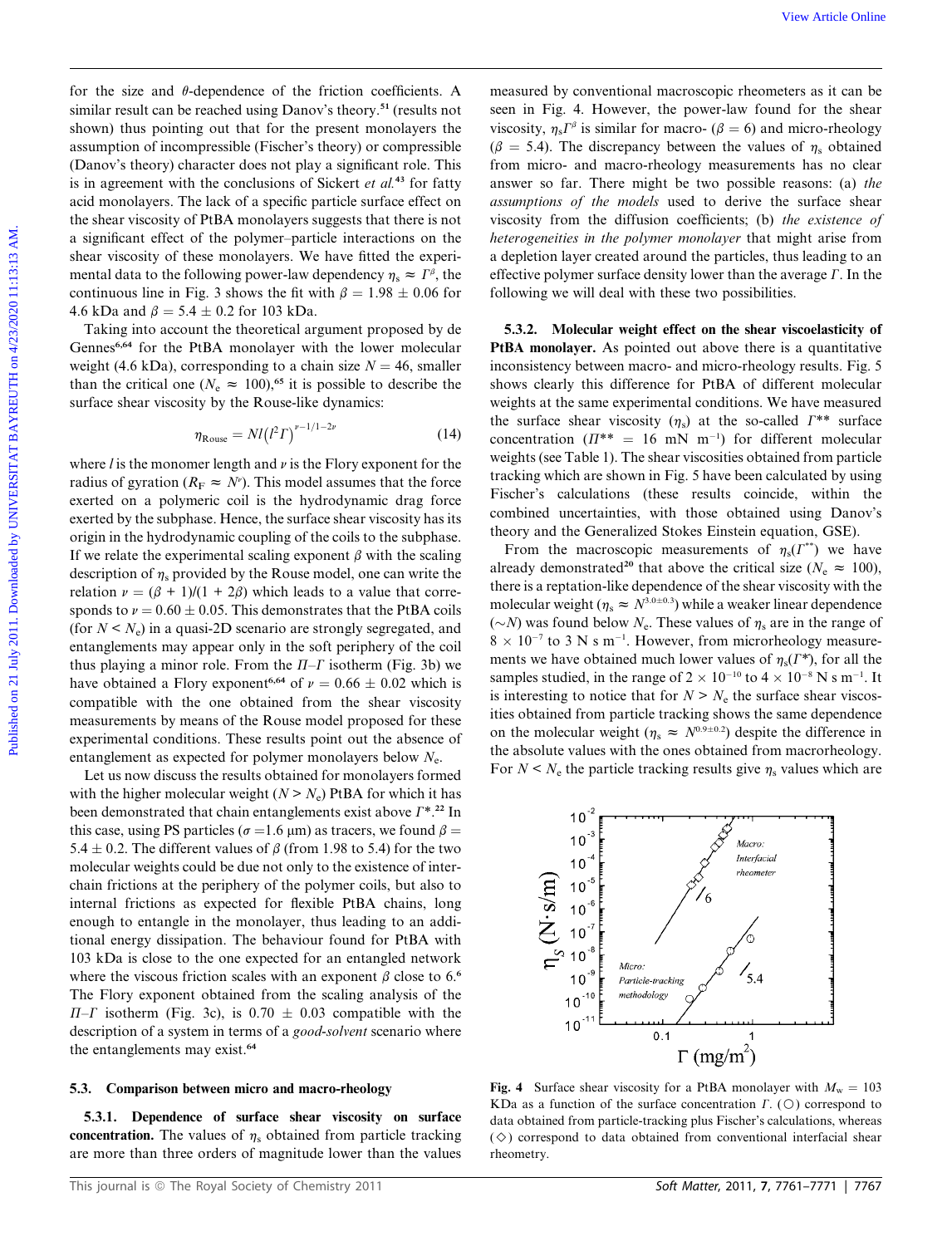

Fig. 5 Surface shear viscosity for monolayers of PtBA as a function of the chain length at a dense state  $\Gamma^{**}$  ( $\Pi^{**} = 16$  mN m<sup>-1</sup>). Open squares correspond to data obtained using particle tracking while the open circles were obtained from conventional oscillatory rheometers. Solid lines in both sets of data represent the scaling behaviour of the shear viscosity with the molecular weight.  $N_e$  marks the critical chain length when entanglements between the polymer chains begin.

almost constant and close to the resolution limit of the technique, in which the drag on the probe particle is dominated by the bulk water phase. These differences cannot be attributed to specific interactions between the particles and the monolayer as it was indicated above. In fact, the results obtained for particles with different surface Chemistry are identical so depletion effects may be discarded, as it was already discussed by Lee et al.<sup>41</sup> The agreement of the values of  $\eta_s$  calculated by Fischer's<sup>50</sup> and Danov's<sup>51</sup> methods indicates that the differences found are not due to the different assumptions made by both theories about the hydrodynamic drag of a particle trapped at a viscous interface. One of the problems of these hydrodynamic theories is that they are made for purely viscous interfaces and polymer monolayers above  $\Gamma^*$  are expected to be viscoelastic. Additionally, Fischer's theory has been used to calculate surface viscosity from the short time diffusion coefficients where the MSD is linear with the lag time, neglecting any frequency dependence, *i.e.* assuming a Newtonian behavior for the shear surface viscosity.

## 5.4. Shear viscoelasticity moduli of PtBA monolayers by using the generalized Stokes–Einstein equation (GSE)

Using the full lag time dependence of the MSD we have calculated the frequency dependence of the surface shear storage  $(G)$ and loss  $(G'')$  moduli of the PtBA monolayers using Mason's treatment (eqn (12) and (11), and taking the radius of the particle as the characteristic length to transform the "apparent" 3D moduli to the surface ones. Fig. 6 shows  $G'$  and  $G''$  for a low 4.6 kDa and a high 103 kDa molecular weight PtBA monolayers calculated from the MSD of PS particles ( $\sigma = 1.6$  µm). The accessible frequency range depends on the particle size used as probe, and has been estimated according to Levine and Lubensky.<sup>34</sup> For the lower molecular weight PtBA two surface concentrations are shown in Fig. 6, (a)  $1.01$  mg m<sup>-2</sup> and (b) 0.43 mg m<sup>-2</sup> and for the higher molecular weight (b) 0.46 mg m<sup>-2</sup>; all above the overlapping concentration,  $\Gamma^*$ . A predominantly



**Fig. 6** Frequency dependence of the storage  $(G')$  and loss  $(G'')$  moduli of PtBA monolayers (a)  $M_w = 4.6$  kDa and  $\Gamma = 1.01$  mg m<sup>-2</sup> and (b)  $M_w =$ 4.6 kDa,  $\Gamma = 0.43$  mg m<sup>-2</sup> and  $M_w = 103$  kDa,  $\Gamma = 0.46$  mg m<sup>-2</sup> obtained from the mean square displacements of PS ( $\sigma$  =1.6 µm) and PMMA ( $\sigma$  = 2 um) particles using the Generalized Stokes–Einstein equation and the radius of the particles as characteristic length (eqn (12)). Symbols as follows:  $G'(\square, \square)$  and  $G''(\bigcirc, \bullet)$ ; straight lines show the power law behaviour of the experimental loss modulus:  $G' \approx \omega^{0.9}$ .

viscous response  $G''(\omega) > G'(\omega)$  was observed over the whole<br>surface concentration range and for all the molecular weights. At surface concentration range and for all the molecular weights. At first sight it may seem surprising that shear viscoelastic response of an entangled monolayer is dominated by the loss term at the frequencies of the experiment. However, the fact that  $G'' > G'$  for polymer monolayers when the interface is a good solvent seems to be quite general in the semidilute regime. In fact, E. Spigone et al.<sup>16</sup> report, using two different macro-rheometers, that monolayers of PVAc at the air/water interface (''good solvent conditions") have a shear response which is dominated by  $G''$  in the semidiluted regime, with  $G'' \approx \omega$ . For very dense layers, beyond  $\Gamma^{**}$ , they report a transition characterized by  $G'' \approx \omega^{0.5}$ with viscous and elastic modulus with similar magnitude, and they argue that in this very dense state there is a transition in the polymer monolayer from fluid to a soft solid state. Moreover, the macroscopic rheology results for PtBA monolayers give  $G'' > G'$ being the values of the storage modulus below the resolution limit of the rheometers except for the highest molecular weights.<sup>22</sup> Furthermore the special state of  $\theta$  July 2011. The special state of  $\theta$  and  $\theta$  is the special of  $\theta$  and  $\theta$  is the special of  $\theta$  and  $\theta$  is the special of  $\theta$  and  $\theta$  is the special of  $\theta$  and  $\theta$  is the sp

> In Fig. 6 the loss modulus follows a power law  $G' \approx \omega^{0.9\pm0.1}$ ,<br>at leads to a weak surface viscosity dependence  $n \approx \omega^{-0.1\pm0.02}$ that leads to a weak surface viscosity dependence  $\eta_s \approx \omega^{-0.1\pm0.02}$ , a similar result has been found for the rest of the molecular weights and surface concentrations. The results obtained with the other particles agree with those shown in Fig. 6.

> Fig. 7 shows the values of  $\eta_s (\omega \to 0)$  from GSE as a function of the polymer concentration. GSE and Fischers' hydrodynamic calculations lead to similar surface shear viscosities for both PtBA monolayers (when  $N$  is smaller or larger than  $N_e$ ). Furthermore, this is true for probe particles of rather different chemical natures and sizes.

> In conclusion, it seems that the models underlying the calculation of the shear viscosities are not the cause of the discrepancy between macro- and micro-rheology results. The agreement between  $\eta_s (\omega \to 0)$  obtained from GSE and  $\eta_s$  obtained using the hydrodynamic treatments, for different monolayers and with several types of probe particles, indicates that the inconsistency between macro- and micro-surface rheology is not due to a frequency dependence of the surface viscosity or inconsistency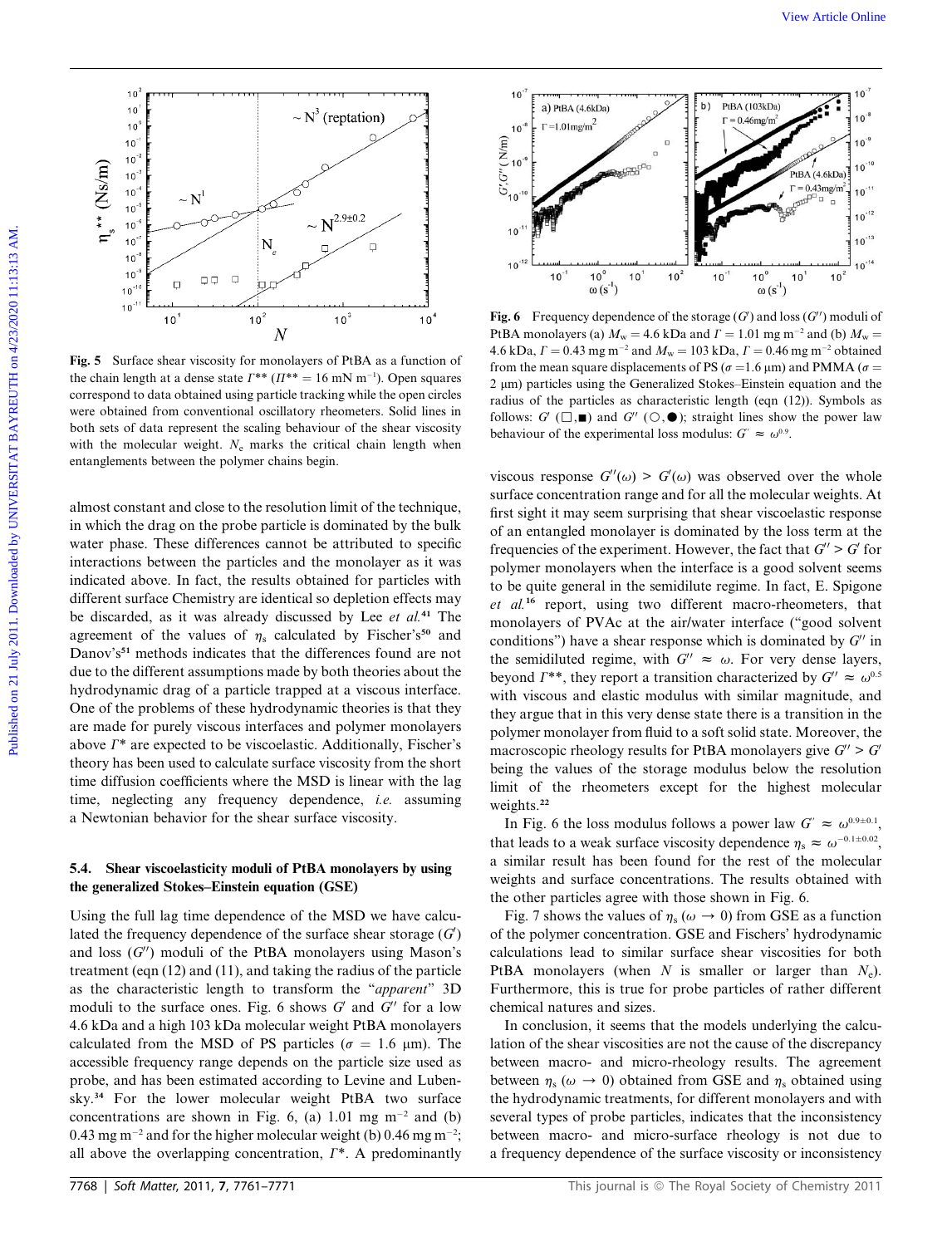

Fig. 7 (a) Surface shear viscosity,  $\eta_s$ , as a function of the surface concentration,  $\Gamma$ , for a PTBA monolayer (4.6 kDa). The  $\eta_s$  values has been calculated from the GSE equation in the limit of low frequency  $($  $\blacksquare$ : PS particles with diameter 1.6  $\mu$ m). We also include the  $\eta_s$  values obtained using Fischer's calculations (open symbols). Symbols correspond to different particles used as tracers: ( $\Box$ ) PS ( $\sigma = 1.6$  µm); ( $\diamond$ ) PS ( $\sigma =$ 5.7  $\mu$ m); (O) PMMA ( $\sigma$  = 2  $\mu$ m); ( $\triangle$ ) PMMA ( $\sigma$  = 1  $\mu$ m); ( $\nabla$ ) SiO<sub>2</sub> ( $\sigma$  = 1 µm). The continuous line shows the power law dependency  $\eta_s \sim$  $\Gamma^{1.98\pm0.06}$ . (b) *T*-dependence of  $\eta_s$  for a PTBA monolayer with higher molecular weight (103 kDa). Filled symbol  $\blacklozenge$  corresponds to the GSE method using PMMA particles  $(2 \mu m)$ , and open ones correspond for Fischer's method using PS particles  $(1.6 \mu m)$ . The continuous line shows the power law dependency  $\eta_s \sim \Gamma^{6\pm0.2}$  obtained with the GSE calculation. Dashed line shows the power law  $\eta_s \sim T^{5.4}$  <sup>= 0.3</sup> describing the values obtained with Fischer's method.

of the hydrodynamic model that treat the surface as purely viscous. We must recall that the  $\eta_s$  values found by the GSE approach contain both the subphase viscosity (frequency independent) and the monolayer viscosity (frequency dependent). In spite of this, the shear viscosities found by GSE and Fischer's treatment essentially coincide, indicating that the probe drag is basically controlled by the viscoelastic monolayer even for moderated Boussinesq numbers (lower molecular weights). There is an additional point that deserves to be commented, as already said in order to compare the surface viscosities obtained by GSE, Fischer's treatment and macroscopic rheometry, the viscoelastic moduli have been transformed to 2D units using the radius of the particle, in this sense we use the same approach as the macroscopic rheometers that use experimental constants related to the characteristic size of the probes that generates the flow, to get the surface moduli.

In what follows the possibility of effects arising from spatial heterogeneities in the monolayers will be discussed.

#### 5.5. Two-particle microrheology of PtBA monolayers

As it was mentioned in the Data Analysis section, two-point microrheology is based on cross correlating the motion of pairs of particles. We follow the thermal motion of several particles using video particle tracking as explained before but now we compute the outer product of two different tracers' vector displacements separated a given distance r at the initial time  $t_0$ . Then an ensemble averaging over all trajectory pairs yields a correlation tensor  $D_{\alpha\beta}$  (where  $D_{rr}$  is the component directed along the line connecting the centres of the two particles for a given distance r) that provides the degree of correlation between particle random motion in the lag time, t, and at a separation distance r. Now the two-point mean-square displacement,  $\langle \Delta r^2(t) \rangle_D$ , is defined as,<sup>57</sup>

$$
\left\langle \Delta r^2(t) \right\rangle_{\mathcal{D}} = \frac{2r}{a} D_{rr}(r, t) \tag{15}
$$

This expression accounts for the thermal motion obtained by the extrapolation of the long-wavelength thermal fluctuations of the medium down to the bead size, a. In practice, we have obtained the respective  $D_{rr}$  over the length scale from 3.2 to 80  $\mu$ m, and then we have extrapolated  $D_{rr}$  to the probe size to calculate  $\langle \Delta r^2(t) \rangle_D$ 

Fig. 8 shows the short time average  $\langle D_{rr}(r,t)/t \rangle$  as a function of r for two PtBA monolayers: (a) molecular weight 4.6 kDa at a surface concentration of  $\Gamma = 1.01$  mg m<sup>-2</sup> and (b) molecular weight 103 kDa at a surface concentration of  $\Gamma = 0.43$  mg m<sup>-2</sup>.<br>These measurements correspond to the particle tracking These measurements correspond to the particle-tracking experiments performed with PS particles ( $\sigma = 1.6 \mu m$ ) and



Fig. 8 Lag time average two-point correlation function  $\langle D_{rr}(r,t)/t \rangle$  as a function of r. (a) Monolayer of PtBA (4.6 kDa) at a surface concentration of 1.01 mg m<sup>-2</sup> using as probe PS particles ( $\sigma = 1.6 \text{ }\mu\text{m}$ ) and (b) Monolayer of PtBA (103 kDa) at a surface concentration of 0.43 mg m<sup>-2</sup> using as probe PMMA particles ( $\sigma = 2 \mu m$ ). It can be observed that the correlation functions have the following dependences  $\langle D_{rr} (r,t)/t \rangle \approx 1/r$ for the lower molecular weight and  $\langle D_{rr}(r,t)/t \rangle \approx A \ln r + B$ , where A and B are constants.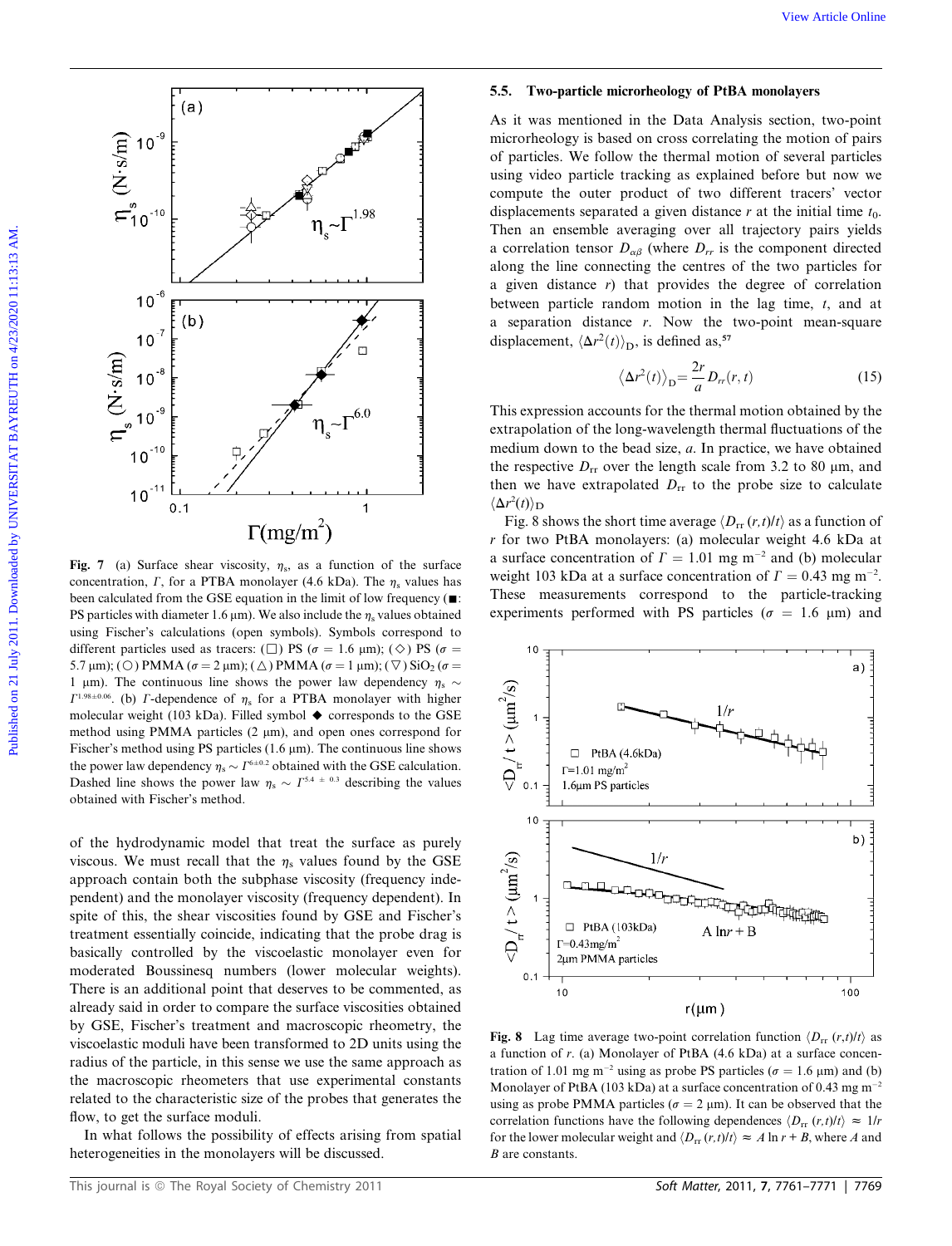PMMA ( $\sigma = 2 \mu m$ ), respectively. It is noticeable that  $D_{rr} \approx 1/r$ for the lower molecular weight which is the expected result for a 3D system, or as in our case, for a quasi-2D system with a relatively low surface shear viscosity as the monolayer of PtBA 4.6 kDa ( $N \leq N_e$ ). In these conditions the motion of a tracer particle creates a flow field that affects the motion of other particles and decays as one moves far from the particle mainly by the coupling with the water bulk subphase. Hence, the correlated motions  $(D_{rr})$  decay as a function of particle separation  $(\sim 1/r)$  for the short lag times considered,  $D_{rr} \approx t$ . In contrast, for the higher molecular weight monolayers we found a logarithmic dependence on r. A similar result has been found by Prasad and Weeks<sup>61</sup> for soap films of varying thickness, when the film thickness approaches the particle size, and by Prasad  $et al.<sup>60</sup>$  for HSA monolayers with high surface viscosity and indicates a transition from a hydrodynamic behaviour influenced by the water subphase (3D like) to a 2D dominated one at high surface viscosities. We must recall that for the PtBA monolayers, independent of the molecular weight, the ellipsometric thickness ranges from 1 to 7 nm,<sup>22</sup> much smaller than the probe particle sizes. PUblished on 21 and happening in the noiseable link  $D_n = 1/r$  to the higher molecular weight (fits klin) ( $y > h$ ) Published on 21 by the control of the beat control of the state of the control of the state of the control of

Fig. 9a shows the time dependence of  $\langle \Delta r^2(t) \rangle$  and  $\langle \Delta r^2(t) \rangle_D$  for the same PtBA monolayers considered in Fig. 8a. Single and twopoint mean square displacements coincide, which point out that local heterogeneities, if there are any, do not affect the measurements of the MSD's. In contrast, Fig. 9b corresponding



Fig. 9 (a) Time dependence of the two-point mean-square displacement  $\langle \Delta r^2(t) \rangle_D (\Box)$  and single particle mean square displacement  $\langle \Delta r^2(t) \rangle$ (straight line) for PS beads with diameter 1.6 mm attached at a air–water interface where a PtBA monolayer  $(4.6 \text{ kDa}, I = 1.01 \text{ mg m}^{-2})$  has been<br>proviously spread (b) The same as in (a) for a PtPA monolayer,  $103 \text{ kDa}$ previously spread. (b) The same as in (a) for a PtBA monolayer, 103 kDa molecular weight and  $\Gamma = 0.43$  mg m<sup>-2</sup> using 2 µm diameter PMMA particles.

to the higher molecular weight (103 kDa)  $(N > N_e)$  PtBA monolayer, shows that  $\langle \Delta r^2(t) \rangle$  is larger than  $\langle \Delta r^2(t) \rangle_D$ , suggesting that the motion of the beads may be affected by the presence of heterogeneities in the monolayer.

Although, there may be some degree of heterogeneity in the higher molecular weight PtBA monolayers, this does not seem to be a key factor in order to explain the gap between macro- and micro-surface shear viscosity measurements. In fact if one takes the surface shear viscosity data obtained with macro-rheometers for the higher molecular weights monolayers and plug these values into eqn (8) to calculate the diffusion coefficients of the probe motion, the result would be  $\sim 10^{-7} - 10^{-8}$   $\mu$ m<sup>2</sup> s<sup>-1</sup> in other words the probe particle would be tied to their initial position and would not move during the experimental time.

One additional question that deserves a further comment is the comparison between the strain exerted in macro- and microrheometers. In passive particle tracking, the kind of experiments presented here, the strain amplitude arises essentially from the thermal energy and so it takes the lowest possible value in contrast to the strains imposed by the probes of the two macrorheometers used that are higher. However, as already mentioned, all the measurements performed with the macrorheometers were done well inside the linear response regime.

#### **Conclusions**

We have demonstrated the validity of the video particle tracking approach for measuring the surface rheology of polymer Langmuir monolayers at the air–water interface.

We have also demonstrated that neither the different chemical natures and sizes of particle probes nor the model used to derive the viscosity from MSD (Fischer's model or GSE) affect the obtained results, making particle tracking microrheology selfconsistent.

We have focused here on the viscoelastic response of the PtBA monolayers in different experimental conditions. We have found that microrheological experiments lead to values of the shear viscosity up to three orders of magnitude lower than the ones measured by conventional macroscopic rheometers. We have discarded several possible causes of the quantitative discrepancy, some of them already mentioned in, ref. 41 by combining measurements using particles of different sizes and surface chemistry, and by comparing the predictions of different theoretical approaches that lead to very similar values of the surface shear viscosity. Therefore it is clear that the discrepancy is not due to model limitations, frequency dependence effects or heterogeneity of the monolayer at the scale of the probe size. In any case, as pointed out for 3D systems in ref. 66 and 67 it must be taken into account that micro- and macro-surface shear viscosities might not have the same physical meaning. Experiments done with a magnetic needle rheometer with several needle sizes (and therefore different values of the Boussinesq number) on the same monolayer might shed light on this problem.<sup>25</sup>

In spite of the differences found between macro- and microrheology absolute surface shear viscosity results, we show that both macro- and micro-experimental data follow the same scaling laws. Our results suggest that long enough flexible PtBA chains can entangle in the monolayer showing a reptation-like motion.